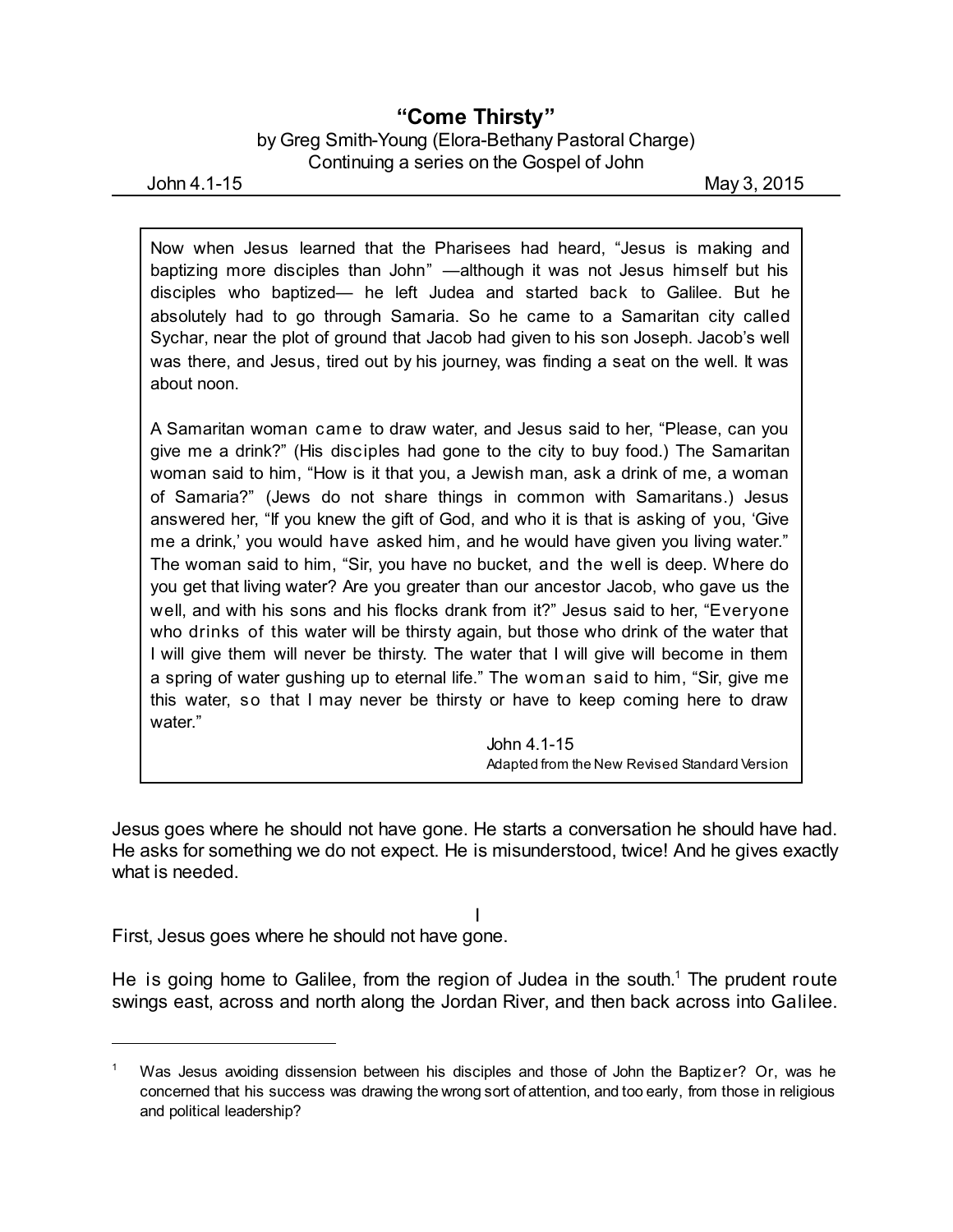That way steers you clear of Samaritans.<sup>2</sup>

Time heals some wounds. Others, it cuts deeper. For five centuries, Jews and Samaritans had been cutting each other.<sup>3</sup> Their ancestry was similar, but different. Their scriptures were similar, but different. They belonged to the same land, but told very different stories of that same land. Although the same in many ways, the differences became decisive. Jews did not trust Samaritans, and avoided them. Samaritans did not trust Jews, and avoided them. 4

Yet Jesus, a good Jew, *"absolutely had to go through Samaria."* 5

Something's up!

II

Then, Jesus starts a conversation he should not have had.

Way back, when father Abraham sent a servant to fetch a wife for Isaac, where did he meet her? A well. Where did Jacob met Rachel? A well. Where did Moses met Zipporah? A well.<sup>6</sup> Wells were the ancient eHarmony.<sup>7</sup>

Jesus meets a woman at a well. What do you expect to happen?

Strangely, she comes alone. That is dangerous for her safety and reputation. Strangely, she comes when the day is hottest. That's not when you trudge to get water. Something is up with her. (We'll have to come back to that next time.)

A man of honour knows not to talk with a woman in public, especially if she is not family, and most definitely when alone. Both their reputations would be trashed. Seeing her coming, he would move away to give her proper distance.<sup>8</sup>

Jesus does not move. Except to turn. And talk to her! What is he up to?

<sup>2</sup> Jesus was always a faithful Jew, and observant Jews often circumvented Samaria. Frederick Dale Bruner, The Gospel of John, A Commentary (Grand Rapids: Eerdmans, 2012), 236.

<sup>&</sup>lt;sup>3</sup> For the history of the Samaritan-Jewish conflict, see the accounts in Bruner 255f and Kenneth E. Bailey, "The Woman at the Well" in Jesus Through Middle Eastern Eyes: Cultural Studies in the Gospels (Downers Grove: Intervarsity, 2008), 203ff.

<sup>&</sup>lt;sup>4</sup> Tragically, this same land continues to be a place of mistrust, injustice, insecurity and hostility. The site of Sychar is very near Nablus, an important city in the Palestinian West Bank. Also, the illegal Israeli settlement of Har Brakha, and the village of Kiryat Luza, the home of modern-day Samaritans who live a precarious and uncertain existence there.

<sup>5</sup> The Greek word *edei* conveys a strong sense of compulsion. See Bruner, 236.

<sup>&</sup>lt;sup>6</sup> Genesis 24, Genesis 29 and Exodus 2.

An online dating site. <http://en.wikipedia.org/wiki/EHarmony>

<sup>8</sup> Bailey, 203f.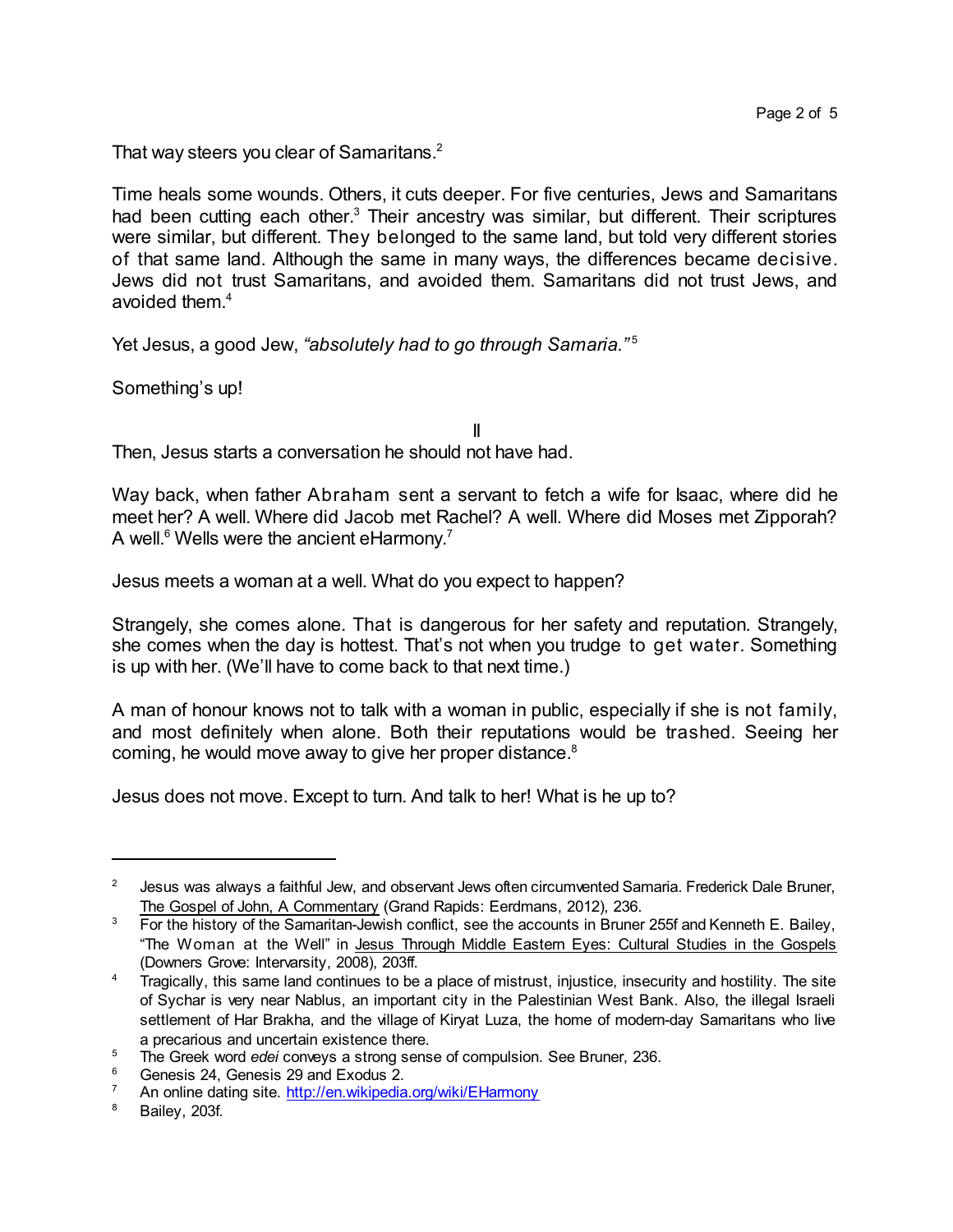She does not leave. She comes closer. What is she up to?

Something's up!

(By the way, there is another story of a woman at a well. Hagar, a slave from Egypt, had belonged to Sarah, was pregnant with Abraham's child, and was cruely rejected by both of them. She was homeless and lost. Yet by a spring of water, God encountered her. She finally knew God saw her.) 9

III

Jesus sees her, this Samaritan woman at this well.

He is thirsty. Those wells did not have buckets; you had to bring your own.<sup>10</sup> Jesus does not have a bucket. So he has to ask. He is dependent on someone coming by. She does. So he asks her.<sup>11</sup>

For the reasons I've already described, she is shocked. And more! I imagine she is used to taking orders from men, but this man asks her. I imagine she expects Jews to sneer at her as she sneers at them, but this Jew asks her, politely.

And because the Gospel-writer John has already told us about Jesus, we are even more surprised when he asks for help. Jesus is God the Word. Through him everything came into being; without him nothing that is could be. *"Please give me a drink of water,"* asks the One who made the water. When she challenges Jesus: *"Are you greater than our ancestor Jacob, who gave us this well? . . . ."* Well, yes he is.<sup>12</sup> Remember when Jacob rested his head on a stone pillow, and dreamed of a ladder, and saw the LORD at the top. . . . Remember when Jacob wrestled alone with a Stranger, and realized it was the LORD . . . . Jesus the Son who with the Father and the Spirit is the One Lord God, he knew Jacob long before Jacob dug that well.<sup>13</sup>

Now, Jacob's Lord sits on that same well, and asks for water. 14

 $\frac{9}{10}$  Genesis 16.

 $^{10}$  Bailey, 202.

Bruner, 245.

<sup>12</sup> Reflection on her challenge, Bruner writes, *"Yes, the incarnate Lord does think so. He made Jacob."* Bruner, 250.

<sup>13</sup> Genesis 28.10-22 and 32.24-32.

<sup>&</sup>lt;sup>14</sup> I hear something in this for us who follow Jesus. As churches, we are used to having stuff for people. "Come to us, and we'll help you. Come to us, and we'll bless you. Come to us. . . . " Daniel Niles, a theologian from Sri Lanka, says of Jesus:

<sup>&</sup>quot;He was a true servant because He was at the mercy of those whom He came to serve. . . . This weakness of Jesus, we His disciples must share. To serve from a position of power is not true service but beneficence.... The only way to build love between two people or two groups of people is to be so related to each other as to stand in need of each other. The Christian community must serve. It *must also be in a position where it needs to be served."* [Quoted in Bailey, 203f.]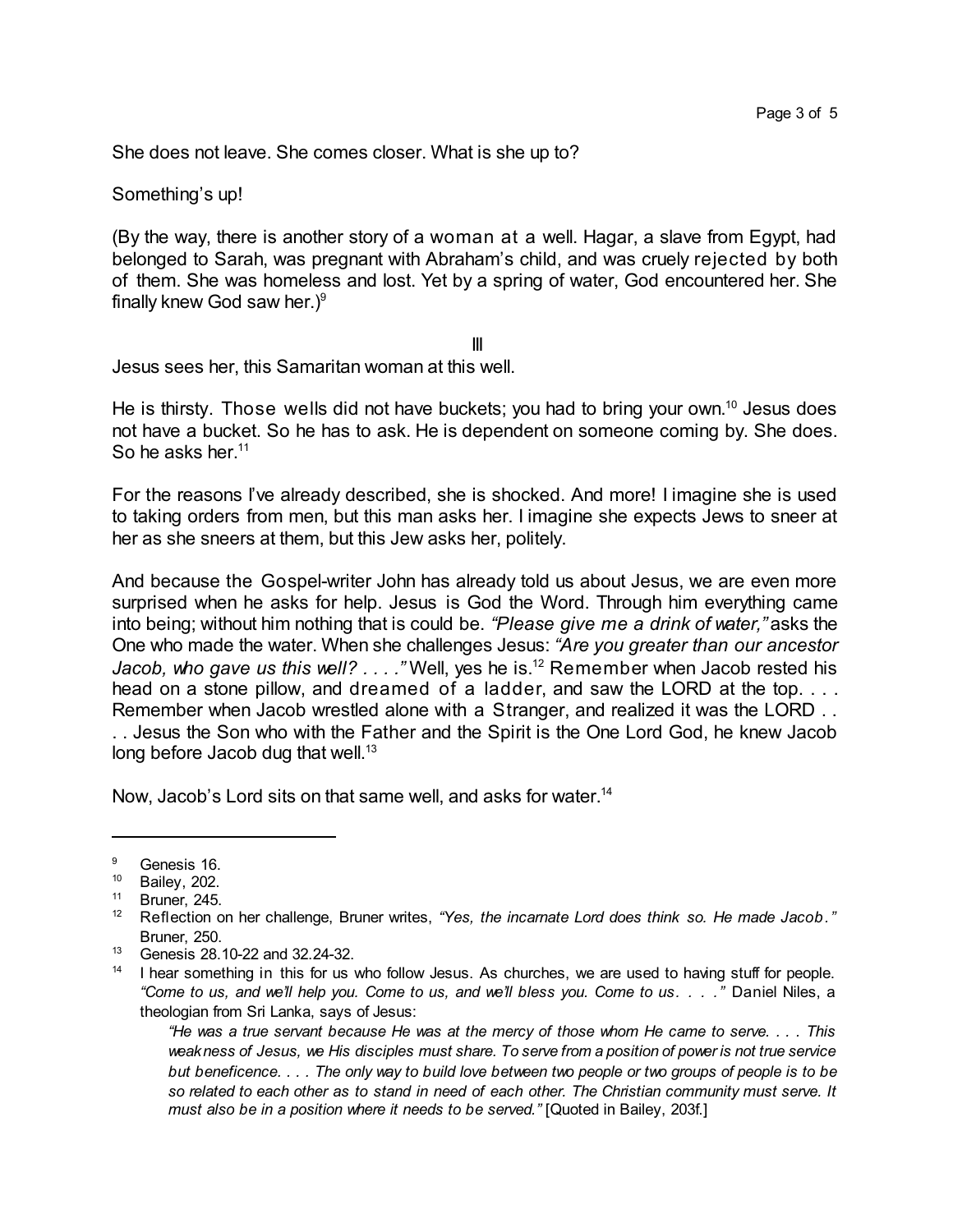Then, because he is her Lord also, and ours too, Jesus offers a drink. Living Water.

Living water is simply spring water that is flowing and fresh. Contrast it with water gathered and stored in a cistern.<sup>15</sup> Living water freshens. Living water moves. So it became a way to talk about much deeper things. Living Water is the Torah: God's Word, God's Story, God's Way that makes God's People. Tell it and teach it, and you are giving Living Water, flowing and fresh.<sup>16</sup> The prophet Jeremiah calls God the "fountain of living waters," and grieves that the people have rejected the Fountain, for leaky cisterns they have dug themselves.<sup>17</sup>

Now Jesus says he is the Word, the Story, the Way. If only she knew, she would ask. He is the Fountain from whom the Living Water flows. If only she knew, she would ask.

Ask. Ask! If only she would ask. If only we ask, he will give. Just ask. It's free. He'll give. Just ask.

She doesn't get it. Of course not. She thinks he is still talking about the well, and he has no bucket, and it is deep. You can almost hear her laughing at him. You can almost see Jesus smiling at her.

V

So again, Jesus invites her to ask. He invites us too. Well water, tap water, river water, bottled water . . . drink even the best water, and your mouth with be dry again. Drink the Living Water Jesus gives, and you will not thirst.

Oh, be sure you will always thirst for God, always want more of God, never be fully satisfied. But the Living Water will never run out, never be out of reach.<sup>18</sup>

This Living Water is the Holy Spirit, you see. God the Spirit, God's sparkling, bubbling, cascading presence. When the landscape that is your life has become parched with drought, the Spirit flows to spring up in you a garden of life. When a grimy, hard crust has formed on your soul from all the hurts you've caused, and damage you've done, and hatred you've harboured, and love you've withheld, the Spirit flows, scrubs and softens you.

Is Jesus is calling us to be like him, and go to others? Not from a position of strength, but weakness. With something to give, yes! We represent Jesus! Yet like Jesus, with needs also. Might God be humbling once-rich, formerly-powerful, used-to-be-important, now-less-popular churches, so we can follow Jesus more closely? Might God be taking away our buckets, so we need to rely on others?

<sup>&</sup>lt;sup>15</sup> W. Bauer, quoted in Bruner, 256.

 $16$  Bruner, 253.<br> $17$  leremiab 3.1

Jeremiah 2.13.

John Calvin wrote, "[Jesus] does not mean that we drink so that we are fully satisfied from the very first day, but only that the Holy Spirit is a constantly flowing well. So there is no danger of those who are *renewed by spiritual grace becoming dry."* Quoted in Bruner, 256.